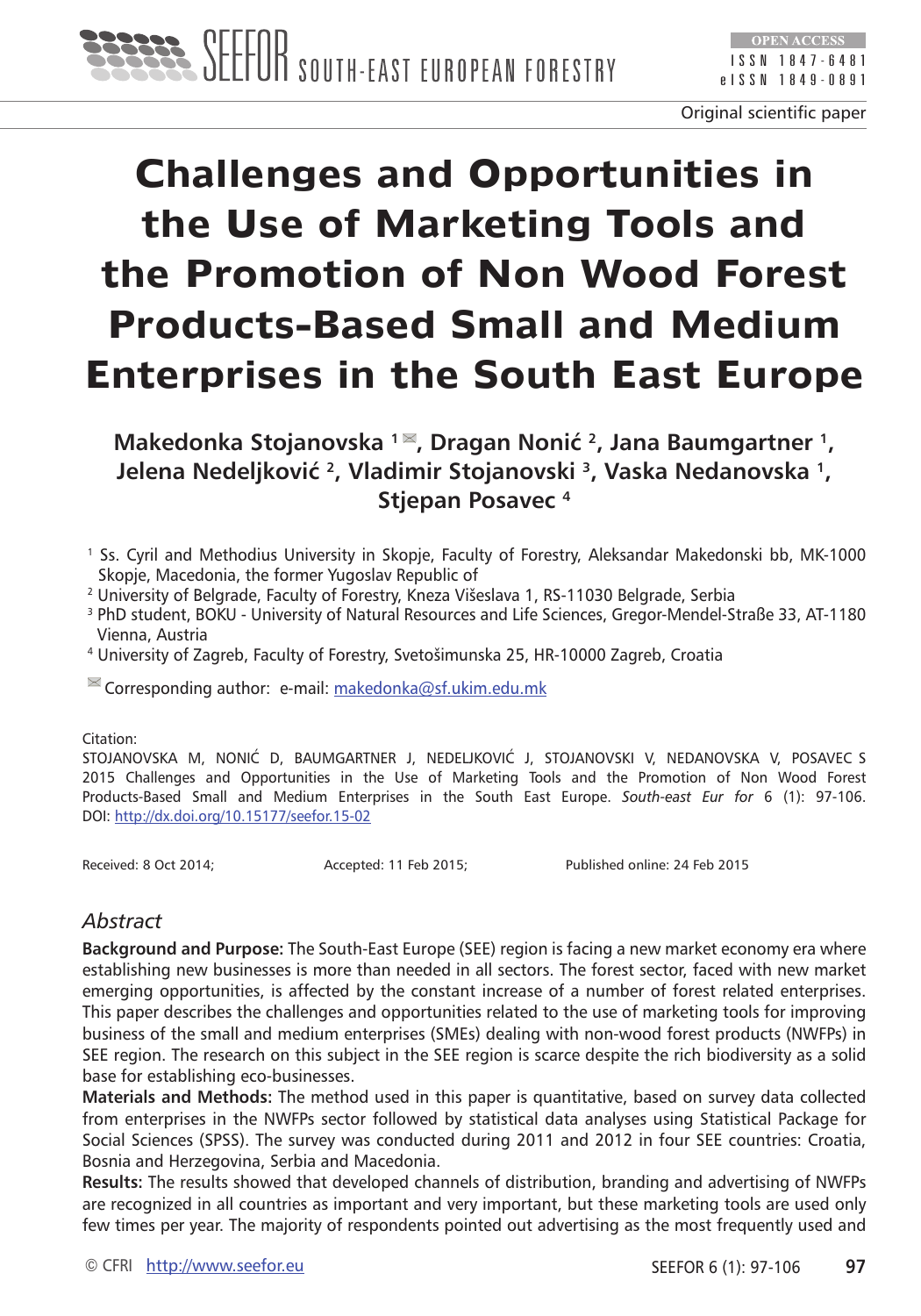as the most successful tool. Interviewees' future investments are to be focused on improving equipment for drying, packing, refrigerating and transport. Several entrepreneurs from Macedonia pointed out that they would invest in increasing the number of buying points and herb plantations while almost all Croatian entrepreneurs will invest in advertising, branding and promotion. Majority of respondents from Serbia are also of the opinion that financial resources should be invested in new equipment. The reasons for these investments can be summarized in reducing costs and increasing profit or in faster turnover.

**Conclusions:** The use of marketing tools is important because they have positive influence on sale, improve communication and cooperation between enterprises and with consumers, build reliable buyers and increase the number of consumers, which leads to higher profit and creates new opportunities for NWFPs based enterprises. Intensive use of promotion tools should be seen as an opportunity for these enterprises in the SEE region to overcome current challenges and improve their business. The main reason for this situation, as it was stated in the interviews, is the fact that most of the enterprises do not have a final product. Another reason is lack of funds, because of which the question: "If you have financial sources where you should invest?" was answered with promotion, branding and other marketing tools.

**Keywords:** non-wood forest products, small and medium enterprises, promotion, SEE region

### **INTRODUCTION**

Small and medium enterprises (SMEs) play a key role in the national, regional and global economy, and provide outsourcing products and services [1]. Products such as mushrooms, herbs, wild berries and other forest fruits (commonly known as non-wood forest products-NWFPs<sup>1</sup>) are an important aspect in the sustainable management of forests. Thus, in order to increase the contribution of this sector to the economic and social development, it is necessary to support the establishment and development of SMEs that base their business not only on wood, but also on NWFPs [2].

There are several factors that can influence the competitive advantage of SMEs. The literature emphasises "the importance of marketing, strategic positioning, and entrepreneurship as key factors in business survival and growth. The ability to identify and operate in a particular market niche enables the firm to exploit a range of specializations and offers protection from larger competitors" [4]. However, marketing in SMEs differs from these activities in large enterprises. Marketing in SMEs is characterised as "haphazard, informal, loose,

unstructured, spontaneous, reactive, built on as well as conforming to industry norms" [5].

This means that significant attention should be given to activities such as production, marketing and promotion. Promotion, as a business activity, is a significant tool for future development of every business, closely connected to increasing employment, poverty elevation, and income of the company [6-8]. Promotion is of great importance and can be a major advantage, especially if SMEs have limited financial resources, but good competences in promotion techniques. Powerful tools to reduce the problems of marketing access for SMEs are, in some cases, e-business and e-marketing.

Promotion is a part of marketing referring to the advertising and selling. It is a mechanism of communication: exchange of information between sellers and consumers [9]. The purpose of promotion is to get people to understand what one product is, what they can use it for, and what is the desire for it. A product or service means nothing unless the benefit of such a service can be communicated clearly to the target market [10]. To be effective, promotional efforts should contain a clear message targeted at a specific audience reached via an appropriate

<sup>1</sup> NWFPs are "goods of biological origin other than wood, derived from forests, other wooded land and trees outside forests" [3]. In this paper, as NWFPs are considered: mushrooms, medicinal and aromatic plants, wild berries and other forest fruits.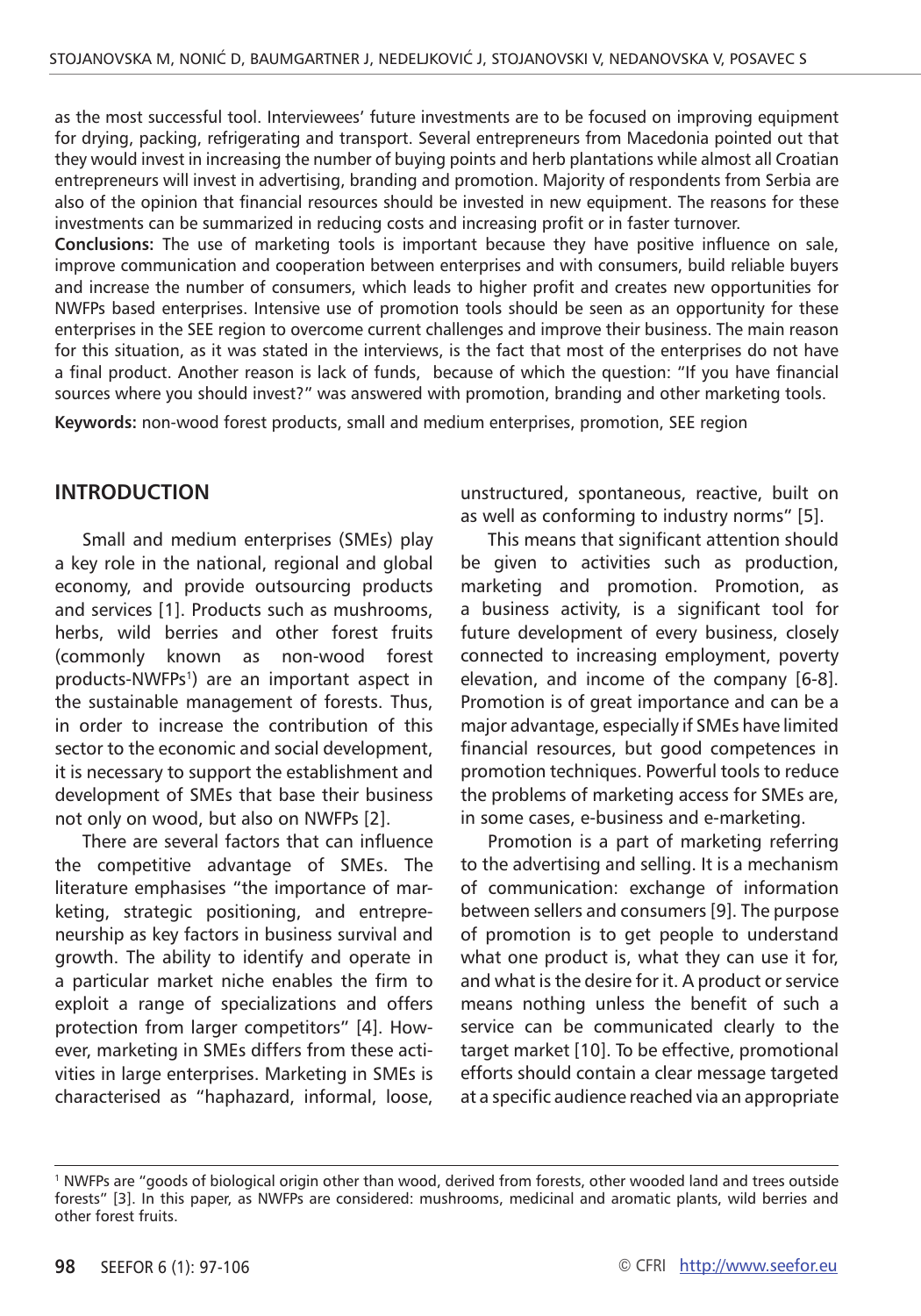channel. Promotion may involve advertising, public relations, personal selling, and sales promotions [8-10].

Marketing definitions, such as marketing as "a social and managerial process by which individuals and groups obtain what they need through creating and exchanging products and values with others" [10] may not necessarily apply to the small firm context due to its unique characteristics. Existing literature has emphasized the need to develop and refine existing marketing models, which can be used to profile the marketing practices in small firms [11].

SMEs are known to be the heart of strong economies, as well as being the backbone of development in rural areas and small towns [12]. Small business marketing consists of business activities relating to: identifying a target market, analysing its potential, and delivering what it takes to satisfy the market [13]. Small firms typically have different requirements with respect to marketing, with their inherent characteristics impacting upon the willingness/ ability of the owner/manager to use conventional and/or contemporary marketing tools [14].

Marketing activities such as advertising, public relationships (PR) or branding are not considered to be relevant for successful working of the SMEs, although personal word of mouth communication [15], the characteristics of owners/managers such as skills, abilities, resources [16], and on-going dialog with existing and new customers [15] seem to be a more acceptable practice. Other marketing characteristics of the SMEs are the limited specialist expertise (owners/managers tend to be generalists rather than specialists) and limited impact in the marketplace [17]. Building personal relationships is vital to the company's success and considerable time and effort are invested in maintaining good relations with regular clients [17].

The research on this subject, and especially comparisons between different countries in the SEE region are scarce. In order to ensure the economic benefits of these products, and their sustainable use, special attention should be paid to marketing of NWFPs [18, 19]. Thus, the main goal of this research is to determine the challenges and opportunities of existing SMEs in the SEE region dealing with NWFPs related to promotion activities in order to improve their current business. The main research question is: "What are the main promotion activities of NWFPs based small and medium enterprises in the SEE region?".

## **CONCEPTUAL FRAMEWORK**

Businesses face the challenge with macro trends such as globalization, hyper-competition and the Internet [20] in finding ways to maintain prices and profitability [20]. For example the concept of total product [21] offer three components that can help small and medium sized firms to differentiate their product from those of competitors: quality, reputation and service [21].

Developing detailed framework for the marketing process, including an entire set of specific activities to be performed to meet management's strategic goals and objectives [22], is a part of facing marketing challenges for the SMEs. The main answers seem to be better segmentation, stronger branding, and superior customer relationship management [20].

The unique characteristics of SMEs do not perfectly fit into the traditional marketing theory [15, 17] because the SME owners/managers behave and think differently from conventional marketing decision-making practices in large companies [17].

Most SMEs will have a product or a service, which they will offer at a price and which they will promote through some kind of medium that reaches their market place [10] (Figure 1). It can be easily determined that SMEs marketing can be described under the frameworks of the 'four Ps'- '4Ps' [23].

For an SME practitioner to accept a concept such as the '4P's' it must have relevance, therefore, if a simple '4Ps' description is not relevant to an entrepreneur it will not be used [23].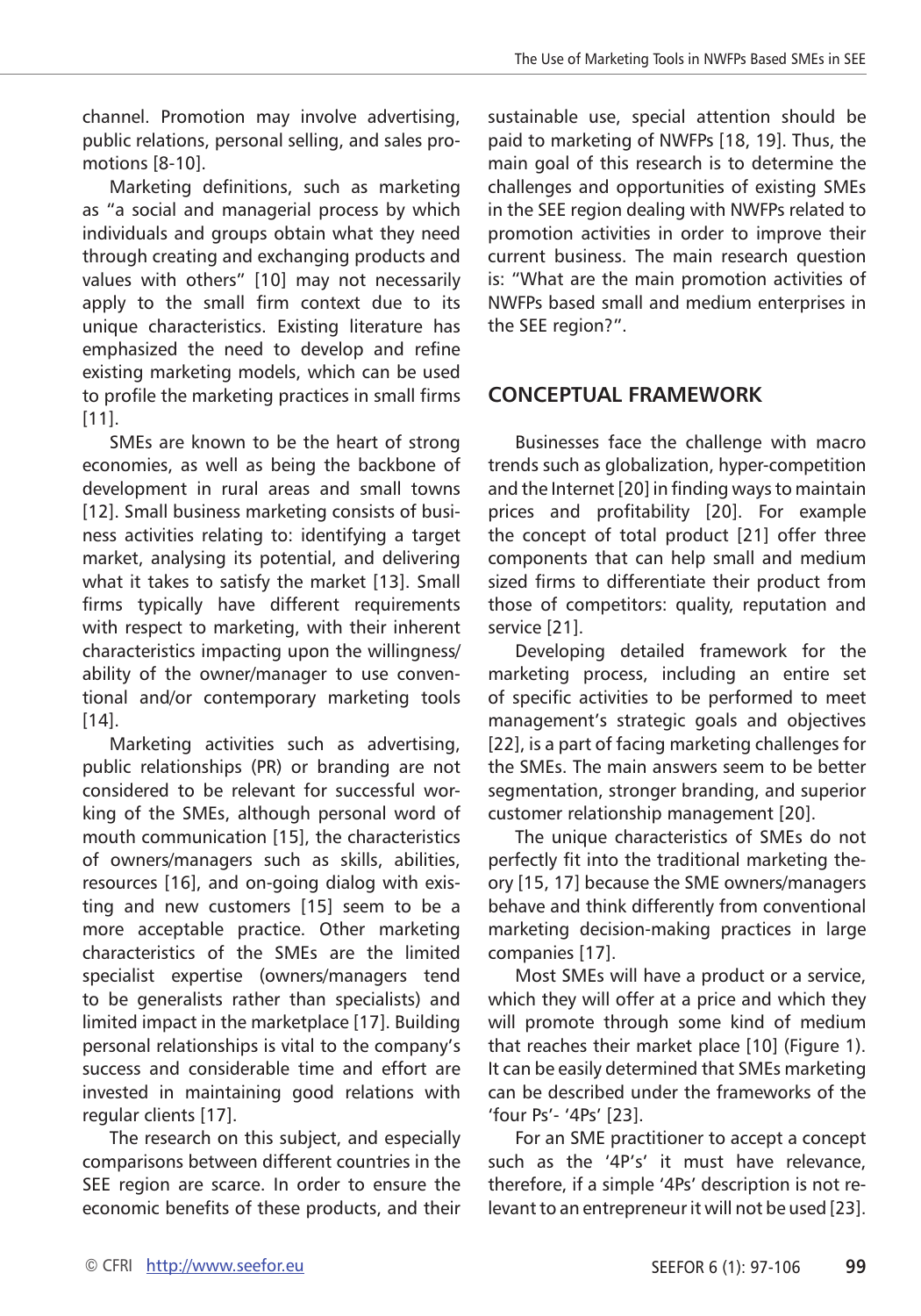

**FIGURE 1.** 4Ps in marketing (adapted from Kotler *et al.* **[10])**

However, marketing activities in SMEs will always by pragmatic, practical and relevant to the individual SME [22]. Resnick and Cheng [15] in their 4Ps model for SMEs marketing conclude that small businesses have personal relations with their customers, that they execute business in hand instead of planning, that services and goods are provided according to customers' demands and that they build longtime customer relationships.

#### **MATERIALS AND METHODS**

The research in this paper is descriptive, because it describes and explains the state of the art of marketing tools usage in SMEs business dealing with NWFPs in the SEE region. Four countries, Bosnia and Herzegovina (B&H), Croatia, Macedonia and Serbia, participated in this research. These countries were selected because of their potential for NWFPs resources and SME sector based on these products [24].

Using door-to-door survey technique, primary data were collected from 30 companies from B&H, 27 from Croatia, 36 from Macedonia and 91 from Serbia. The survey was part of the "Forest Policy and Economics Education and Research" (FOPER II) project and Collaborative Regional Research Teams (CRRTs) topic "Entrepreneurship, markets and marketing of non-timber forest products in SEE region". The necessary data were collected starting from August 2011 until March 2012. Due to the lack of repository system with a list of companies in the NWFPs based sector in the researched countries, the sample size was determined according to the list of registered companies gathered from governmental institutions and from companies willing to participate in this research. Therefore the sample size was not the same for each participating country.

The survey questionnaire consisted of 51 questions, grouped into six topics: 1) sociodemographic characteristics of respondents, 2) basic information about the enterprise, 3) purchasing of NWFPs, 4) processing of NWFPs, 5) selling and trade in NWFPs, 6) business analysis. For this paper seven questions related to promotion activities of small and medium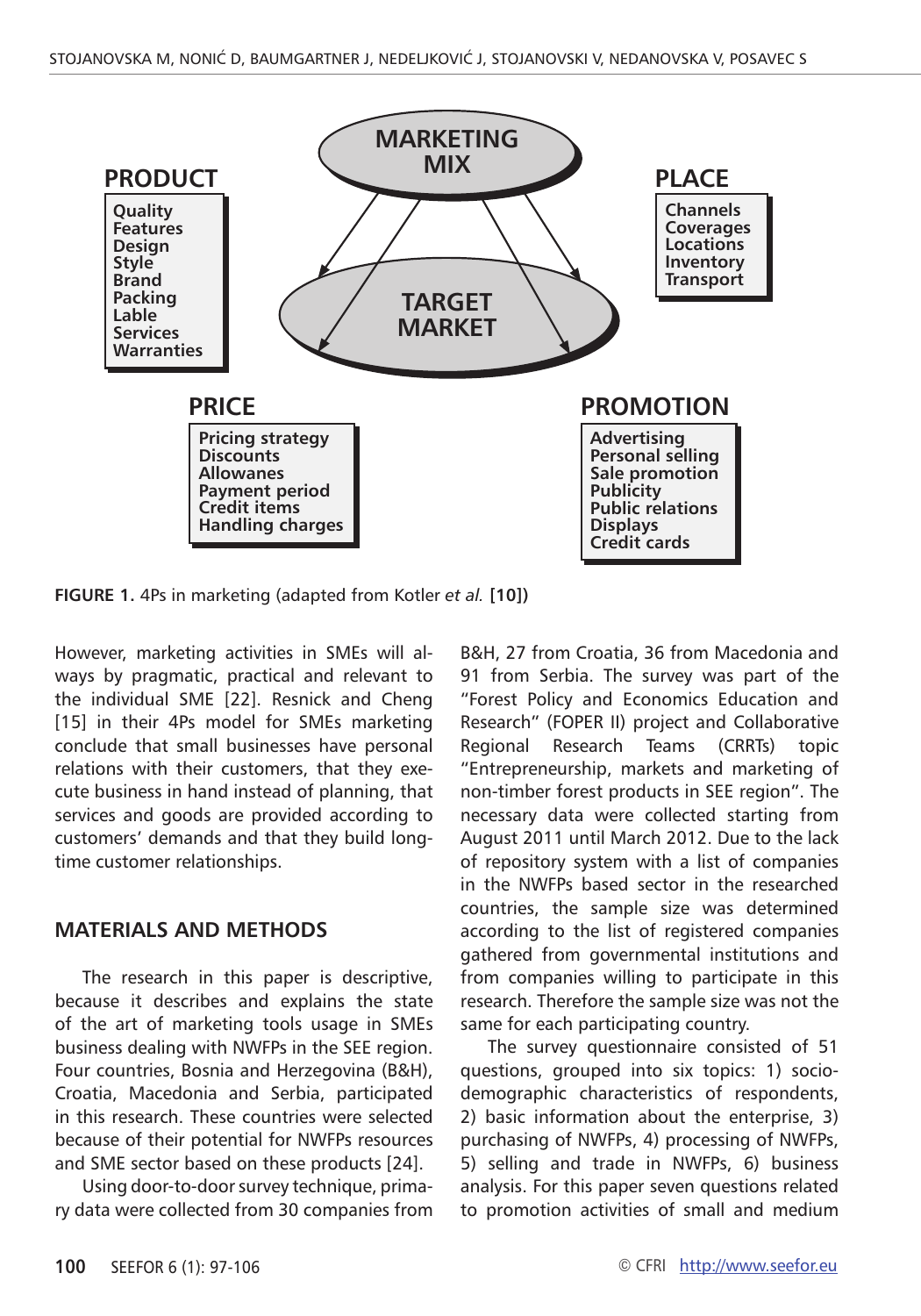enterprises were further analysed and presented more comprehensively. The questionnaire included closed and open-ended questions.

The collected data were quantitatively analysed with Statistical Package for Social Sciences (SPSS) version 18, summarized by frequency distribution, selected measures of location and dispersion (mean and standard deviation) and presented in this paper.

## **RESULTS**

More than 70% of the respondents in all four countries find the use of marketing tools such as developed channels of distribution, familiar product (brand), advertising etc., in SME development as an important and very important segment (Figure 2).

According to 86% of the respondents in B&H, marketing activities of developed channels of distribution are important and very important in this sector, followed by advertising with 83 % and familiar product/name (brand) with 79% of respondents. They also stated that visiting and participating in fairs is very important.

On the contrary, in Croatia most of the respondents (74%) are of opinion that having familiar product/name (brand) is an important and very important marketing practise in NWFPs sector, followed by developing channels of distribution (70%) and advertising (63%).

Results related to the importance of marketing tools in Macedonia and Serbia are similar. The highest percentage of respondents from both countries (86% in Macedonia and 69% in Serbia) believe that the developed channels of distribution are important and very important as a marketing activity in this sector, followed by familiar product/name (brand) (71% in Macedonia and 60% in Serbia) and advertising (55% in Macedonia and 30% in Serbia).

Although most of the respondents in all four countries consider these types of marketing activities (public relations, advertising and branding) to be important and very important,



**FIGURE 2.** The importance of marketing tools in % by country (sample size: 30 companies in B&H; 71 companies in Croatia; 36 companies in Macedonia; 91 in Serbia)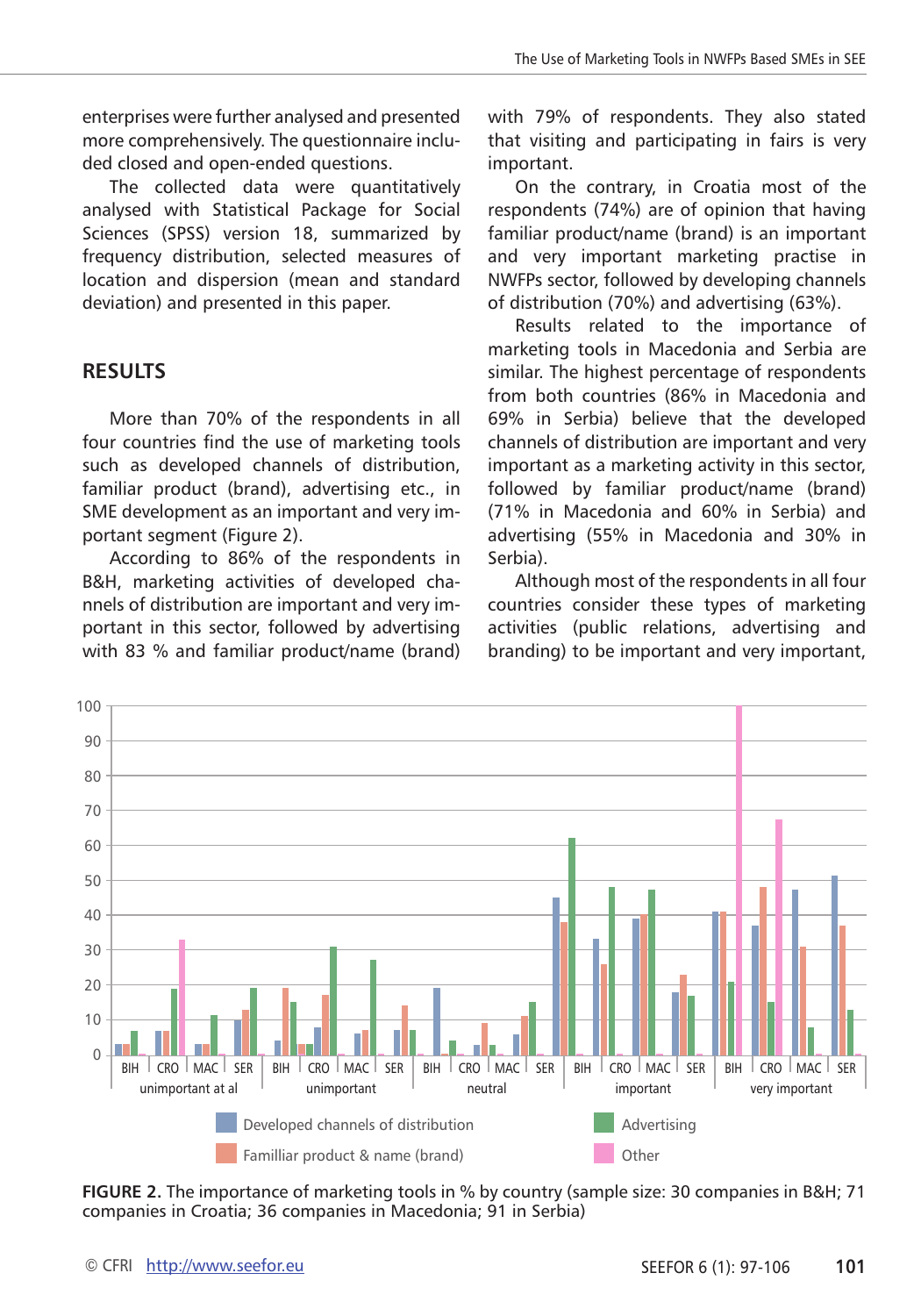they do not use them in their daily businesses, or they use them only once a year or few times per year (Figure 3).

The results have shown general non-use of marketing tools in observed region, with some differences in observed countries. The most obvious are the results from Macedonia where the highest percentage of respondents answered that they had never used marketing tools (69.4 % PR; 66.7% advertising; 88.9% branding). The situation regarding branding is opposite in B&H (31%) and Croatia (25.9%). However, in Croatia most of the respondents stated that they use PR and advertising "few times per year". Most of the respondents (57%) in Serbia stated that they currently use "other" marketing tools, such as international and local fairs, social media, etc. Around ¼ of them (24%) stated that they currently use PR, 28% advertising and 19% branding.

Many companies in all four countries have websites and email addresses (Figure 4). It



**FIGURE 3.** The use of marketing tools in % by country (sample size: 30 companies in B&H; 71 companies in Croatia; 36 companies in Macedonia). Note: Because of the minor differences in questionnaires used in analyzed countries, data for Serbia are not shown in the figure, but only explained in the text.



**FIGURE 4.** The use of websites and email addresses (sample size: 30 companies in B&H; 71 companies in Croatia; 36 companies in Macedonia; 91 in Serbia)

is most visible in Macedonia where 94% of the respondents have positively answered the question, while more than 60% of the respondents in B&H stated that they have websites and e-mail addresses.

Advertising through different type of media (broadcast, newspapers, Internet), branding and fairs are the most successful marketing tools in B&H, Croatia and Macedonia. Respondents from Serbia stated that advertising, branding, and fairs are the most successful marketing tools. An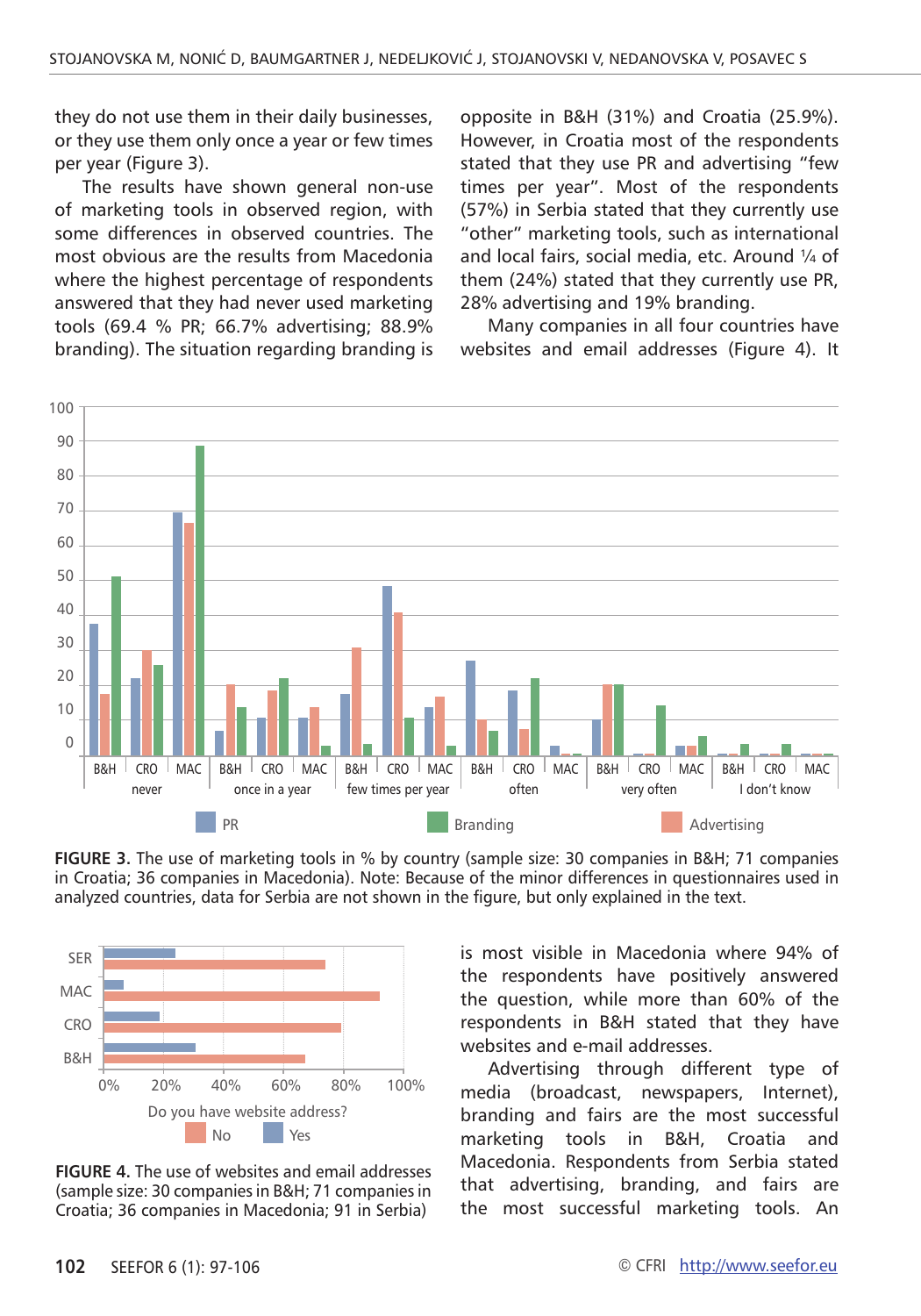interviewee from Macedonia explained that "the marketing tools are very useful for my business, I am aware, but my financial resources allow me to go once per year to agriculture fairs where I present my products. In the future I will start using other tools in order to improve my business". On the other hand, "family brand or branding" was pointed out as a core element in marketing in Croatia, not excluding others as useful marketing tools.

Also, according to the statements of the interviewees from all countries, a conclusion can be drawn that "marketing tools are mostly used to successfully promote companies, products and the quality of the products. At the same time, marketing tools lead to better sale, communication and cooperation between companies and with consumers at the same time, attract reliable buyers and increase the number of consumers". However, the appliance of these marketing tools is restrained due to a lack of financial resources and a final product.

During the survey the interviewees were asked in the case they had financial resources, where they would invest and why in that concrete activity. Most of them stated that they would invest in equipment, in promotion (branding, advertising), in the improvement of quality, in the cultivation and the plantation of NWFPs, in the increase of the number of purchase points and in business expansion.

Reason for investing in this segment is to secure their businesses on a long-term basis. Higher demand means higher profit, satisfying the market needs, the possibility to sell the products at higher price, etc. It is important to highlight that interviewees from Croatia and Macedonia placed promotion on the top of the list because their opinion is that it will enable more people to see their products, which means higher sale and higher profit. It is an open opportunity for expanding production and for a faster turnover. In Serbia and B&H the respondents stated that their priority was investment in improving the technology and buying new equipment, while in B&H marketing was not a priority at all.

## **DISCUSSION AND CONCLUSIONS**

The respondents from the analysed countries have a positive opinion on the importance of developed channels of distribution, branding and advertising. In other words, they point out developed channels of distribution and advertising as the most important marketing tool compared to other marketing tools. Still, their business contacts rely on their previous acquaintances, friendships, relatives as it was stated by one interviewee in Macedonia. Building personal networks is vital to the company's success and they invest considerable time and effort in maintaining good relations with regular clients [17]. Attracting more customers, and thereby increasing business turnaround, is the reason why advertising is important to businesses leading to the increased awareness about the potential of NWFPs [25].

Public Relations, advertising and branding as marketing tools are not often used in daily businesses in NWFPs sector. They are used only once a year or few times per year. According to the results of this research, the uses of such marketing tools for promotion of companies are very rare in the sector of NWFPs in the SEE region. The most common reason is the lack of the final product along with lacking efficient and effective selling, as it was pointed out by an interviewer from Serbia. The overall quantities of NWFPs are exported either raw or semi raw, but in this state they are not ready for direct distribution to end users/consumers [25].

Even though marketing tools are very rarely used by companies in NWFPs sector in the SEE region [6, 25], it can be concluded that in all four countries different marketing tools are often and very often used. According to respondents from B&H, public relation is a tool used often and very and often, while Croatian SMEs often use branding. In Macedonia, equal percentage of often and very often used are PR, while branding and advertising is often and very often used marketing tool in Serbia.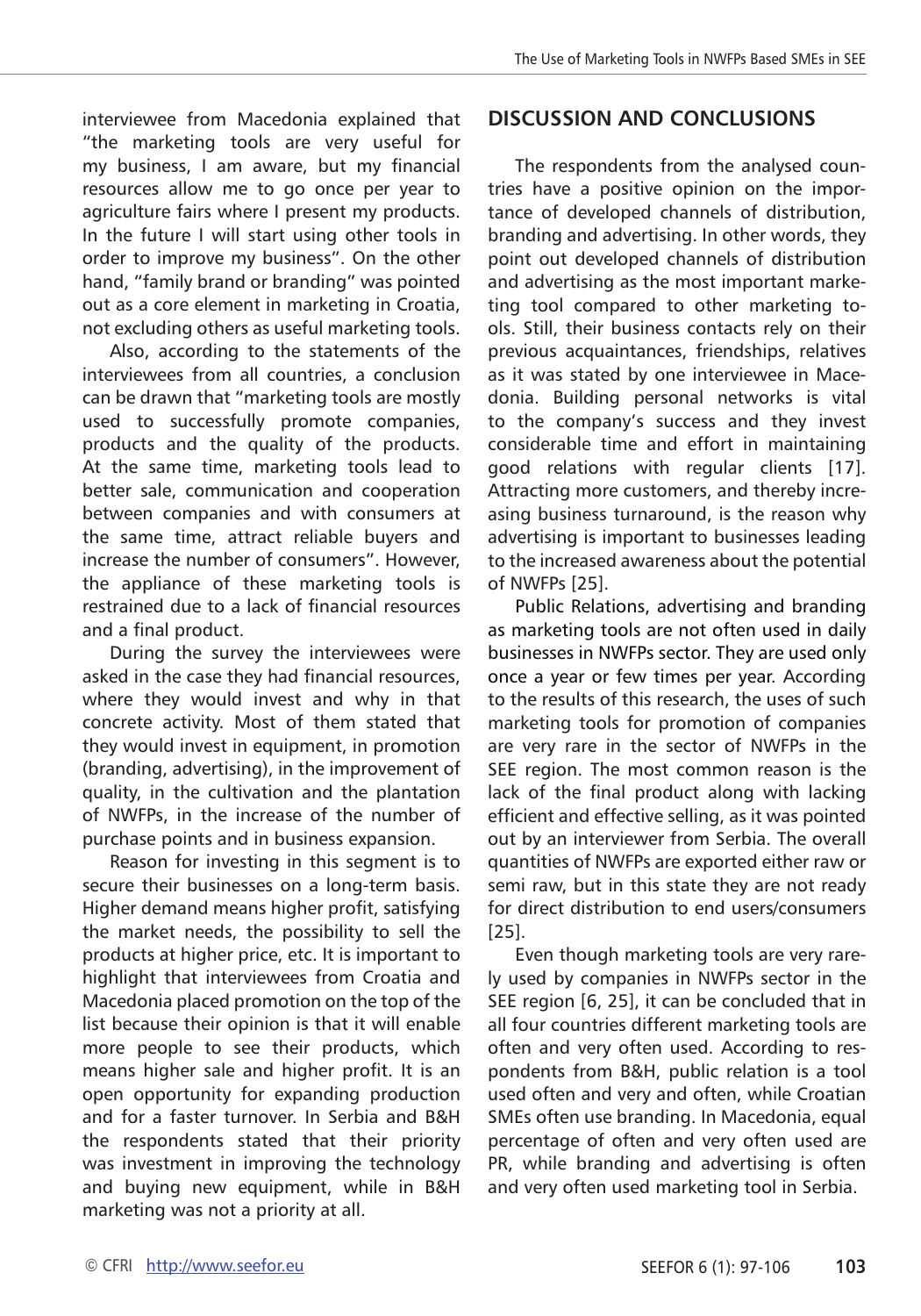Due to oversight during the design of this question, as demonstrated by the research itself, the research team noted that confirmative responses referred to existence of an e-mail address, but the answer was ambiguous on the existence of a website. Therefore several confirmative answers referred only to having an e-mail address. Research conducted abroad shows that e-marketing can be useful for the improvement of SMEs' activities related to promotion [7].

As a conclusion and as the data shows, the most successful marketing tools for NWFPs sector in B&H, Croatia, Serbia and Macedonia are advertising, branding of the products, media, internet and fairs in circumstances when there would be a final product in this sector.

The reasons can be in the fact that enterprises focus on promoting its products and the product's quality. All this leads to achievement of a higher profit, as well as a more economical and efficient manner of working.

The respondents from all countries found that the advanced stage of processing, retail, branded products, a better promotion of companies, the informing of the public and appropriate equipment for the companies are the tools for development of SMEs in NWFPs sector in the SEE region. Additionally, the regulation of the issue of permissions, subsidies, grants, greater use of Instrument for Pre-Accession Assistance funds and soft loans are legislative and supportive measures that would enhance the development of the sector.

According to the respondents, the marketing activities such as advertising, PR and branding were not considered to contribute to SME business at this stage of development due to the fact that the quantities of raw material they collect are not sufficient or they will increase their expenses and decrease their profit. However, several enterprise owners stressed that their personal influence, as well as dialogue and communication with the buyers (the existing and the new ones) could be defined as self-marketing. This perception could be used as a branding tool contributing to a successful business and increased profit. In addition, one owner of a company that purchases and exports NWFPs from Macedonia states that they have "quality raw materials, think of NWFPs, but without a final product and brand name we cannot make anything more. In this way, we will only export semi-final NWFPs, and others who have purchased and have the final costumers will collect the profits and successes". Intensive use of promotion tools should be seen as an opportunity for NWFPs based enterprises in the SEE region to overcome current challenges and improve their business.

The use of conventional marketing tools, particularly those used by large companies (for example branding or the use of PR) in the SEE countries is still challenging, especially for the small and medium enterprises in the nonwood forest products sector, mostly perceived as expensive and non-profit oriented. The research presented the use of marketing tools as very context dependent and not well developed in the daily businesses of small and medium enterprises. However, promoting the establishment of NWFPs SMEs in the developing SEE region by use of marketing tools can bee seen as an opportunity for sustainable use of natural resources, for the improvements of national economies and for eradicating poverty in rural areas.

## **Acknowledgments**

This study was conducted within the FOPER II CRRT project "Entrepreneurship, markets and marketing of non-timber forest products in SEE region" funded by the Finnish Ministry for Foreign Affairs and project "Research on climate changes and its impact on the environment - monitoring of impacts, adaptation and mitigation" (no. 43007), subproject "Socio-economic development, mitigation and adaptation to climate changes" (no. 43007/16-III), funded by the Ministry of Education, Science and Technological development of the Republic of Serbia.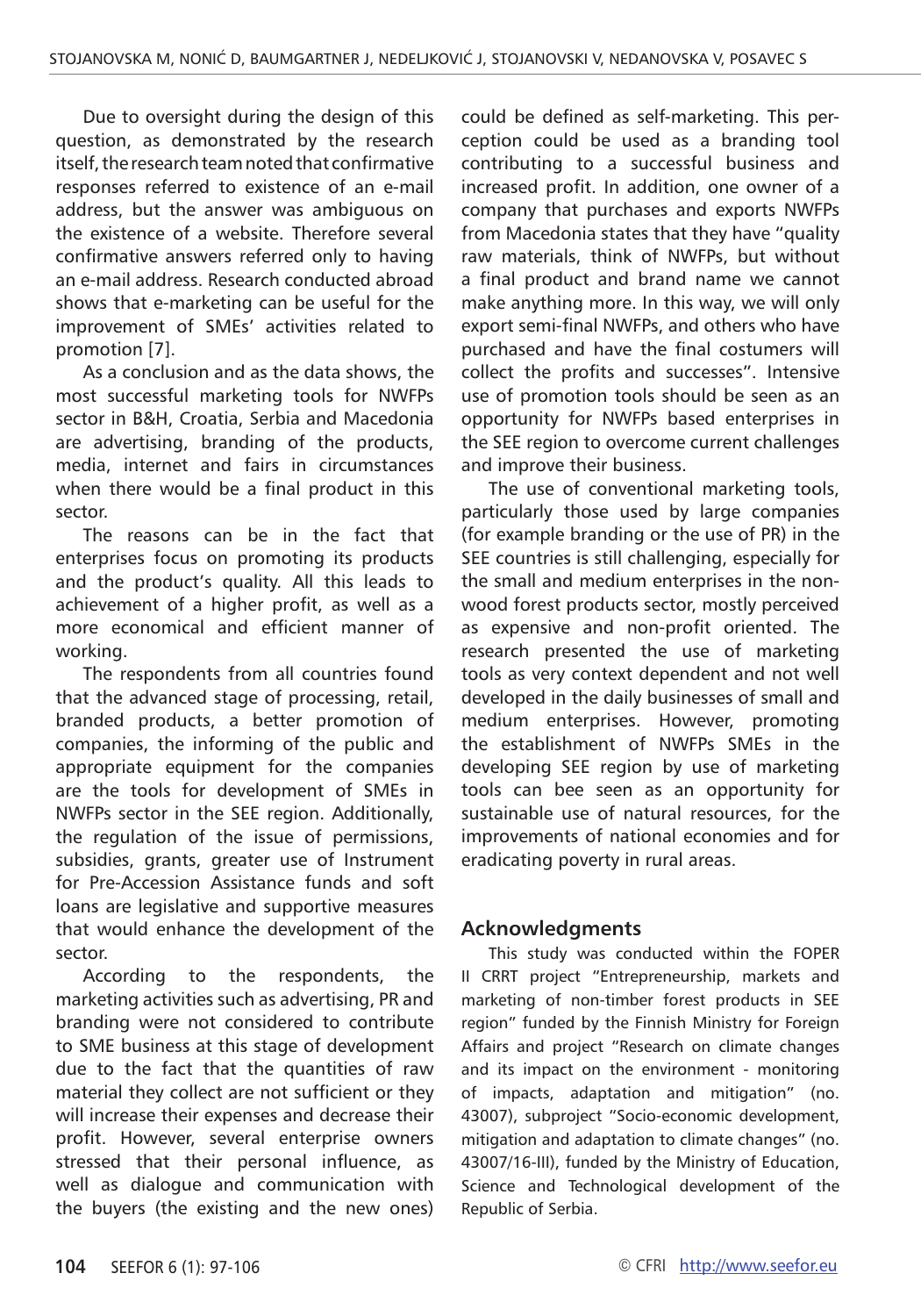## **RefereNces**

- 1. AIDIS R 2005 Institutional barriers to small- and medium-sized enterprise operations in transition countries. *Small Bus Econ* 25 (4): 305-318. DOI: <http://dx.doi.org/10.1007/s11187-003-6463-7>
- 2. NONIĆ D, AVDIBEGOVIĆ M, NEDELJKOVIĆ J, RANKOVIĆ N, MARINESCU V, IORAS F 2014 Typology of Non-Wood Forest Products Based Enterprises in Serbia. *Not Bot Horti Agrobo* 42 (2): 583-587. DOI: <http://dx.doi.org/10.1583/nbha4229725>
- 3. FAO 1999 Towards a harmonized definition of nonwood forest product, Unasylva, Issue 198 (50), FAO, Rome, Italy. URL: [http://www.fao.org/docrep/](http://www.fao.org/docrep/x2450e/x2450e0d.htm) [x2450e/x2450e0d.htm](http://www.fao.org/docrep/x2450e/x2450e0d.htm) (21 September 2014)
- 4. WALSH M, LIPINSKI J 2009 The role of the marketing function in small and medium sized enterprises. *Journal of Small Business and Enterprise Development* 16 (4): 569-585. DOI: <http://dx.doi.org/10.1108/14626000911000929>
- 5. REIJONEN H 2010 Do all SMEs practice same kind of marketing? *Journal of Small Business and Enterprise Development* 17 (2): 279-293. DOI: <http://dx.doi.org/10.1108/14626001011041274>
- 6. NEDELJKOVIĆ J, KEČA LJ 2010 Analysis of marketing mix elements of non-wood forest products in Central Serbia (*in Serbian with English summary*). *Bulletin of the Faculty of Forestry* 102: 83-100. DOI:<http://dx.doi.org/10.2298/GSF1002083N>
- 7. PETTENELLA D, SECCO L, MASO D 2007 NWFP&S Marketing: Lessons Learned and New Development Paths from Case Studies in Some European Countries. *Small-scale Forestry* 6 (4): 373-390. DOI: <http://dx.doi.org/10.1007/s11842-007-9032-0>
- 8. STOJANOVSKA M, NEDANOVSKA V, STOJANOVSKI V, NEDELJKOVIĆ J, NONIĆ D 2012 The Basic Characteristics of NTFPs-based Enterprises' Business in Macedonia and Serbia. *In*: Rakonjac Lj. (*ed*) Forests in Future - Sustainable Use, Risks and Challenges, CD ROM Proceedings from International Scientific Conference, Serbia, Belgrade, 4-5 October 2012. Institute of Forestry, Belgrade, Serbia, pp 757-765
- 9. MILISAVLJEVIĆ M, MARIČIĆ B, GLIGORIEVIĆ M 2009 The basis of marketing. Publishing Center of Faculty of Economics, Belgrade, Serbia, 725 p
- 10. Kotler P, Armstrong G, Wong V, Saunders J 2008 Principles of marketing (5th European ed.). Prentice Hall, London, England, 1056 p
- 11. MORIARTY J, JONES R, ROWLEY J, KUPIEC-TEAHAN B 2008 Marketing in small hotels: a qualitative study. *Marketing intelligence & Planning* 26 (3): 293-315. DOI: [http://dx.doi.](http://dx.doi.org/10.1108/02634500810871348) [org/10.1108/02634500810871348](http://dx.doi.org/10.1108/02634500810871348)
- 12. GETZ D, CARLSON J 2005 Family business in tourism: state of the art. *Ann Tourism Res* 32 (1): 237-258. DOI: [http://dx.doi.org/10.1016/j.](http://dx.doi.org/10.1016/j.annals.2004.07.006) [annals.2004.07.006](http://dx.doi.org/10.1016/j.annals.2004.07.006)
- 13. LONGENECKER JG, MOORE CW, PETTY JW 2003 Small business management: An Entrepreneurial emphasis (12<sup>th</sup> ed.). Thomson, Ohio, USA.
- 14. MCCARTAN-QUINN D, CARSON D 2003 Issues which impact upon marketing in the small firm. *Small Bus Econ* 21 (2): 201-213. DOI: [http://dx.doi.](http://dx.doi.org/10.1023/A:1025070107609) [org/10.1023/A:1025070107609](http://dx.doi.org/10.1023/A:1025070107609)
- 15. RESNICK S, CHENG R 2011 Marketing in SMEs: a proposed '4Ps' model. *In*: Proceedings of the Academy of Marketing Conference, University of Liverpool Management School, Liverpool, England 5-7 July 2011. University of Liverpool Management School, Liverpool, England. URL: [https://marketing.](https://marketing.conference-services.net/resources/327/2342/pdf/AM2011_0097.pdf) [conference-services.net/resources/327/2342/pdf/](https://marketing.conference-services.net/resources/327/2342/pdf/AM2011_0097.pdf) [AM2011\\_0097.pdf](https://marketing.conference-services.net/resources/327/2342/pdf/AM2011_0097.pdf) (21 September 2014)
- 16. O'DWYER M, GILMORE A, CARSON D 2011 Strategic alliances as an element of innovative marketing in SMEs*. Journal of Strategic Marketing* 19 (1): 91-104. DOI: [http://dx.doi.org/10.1080/096](http://dx.doi.org/10.1080/0965254X.2010.537765) [5254X.2010.537765](http://dx.doi.org/10.1080/0965254X.2010.537765)
- 17. GILMORE A, CARSON D, GRANT K 2001 SME marketing in practice. *Marketing Intelligence & Planning* 19 (1): 6-11. DOI: http://dx.doi. org/10.1108/02634500110363583
- 18. GREENE S, HAMMETT AL, KANT S 2000 Non-Timber Forest Products Marketing Systems and Market Players in Southwest Virginia: Crafts, Medicinal and Herbal and Specialty Wood Products*. Journal of Sustainable Forestry* 11 (3): 19-39. DOI: [http://](http://dx.doi.org/10.1300/J091v11n03_02) [dx.doi.org/10.1300/J091v11n03\\_02](http://dx.doi.org/10.1300/J091v11n03_02)
- 19. PETTENELLA D, KLÖHN S 2007 Mediterranean mushrooms: how to market them. *In*: Berrahmouni Н, Escuté X, Regato P, Stein C. (*eds*) Beyond Cork a wealth of resources for People & Nature, WWF Mediterranean & IPADE, Madrid, Spain, pp 52-68
- 20. KOTLER P 2003 Marketing insights from A to Z: 80 concepts every manager needs to know. John Wiley & Sons, Hoboken, New Jersey, USA, 206 p